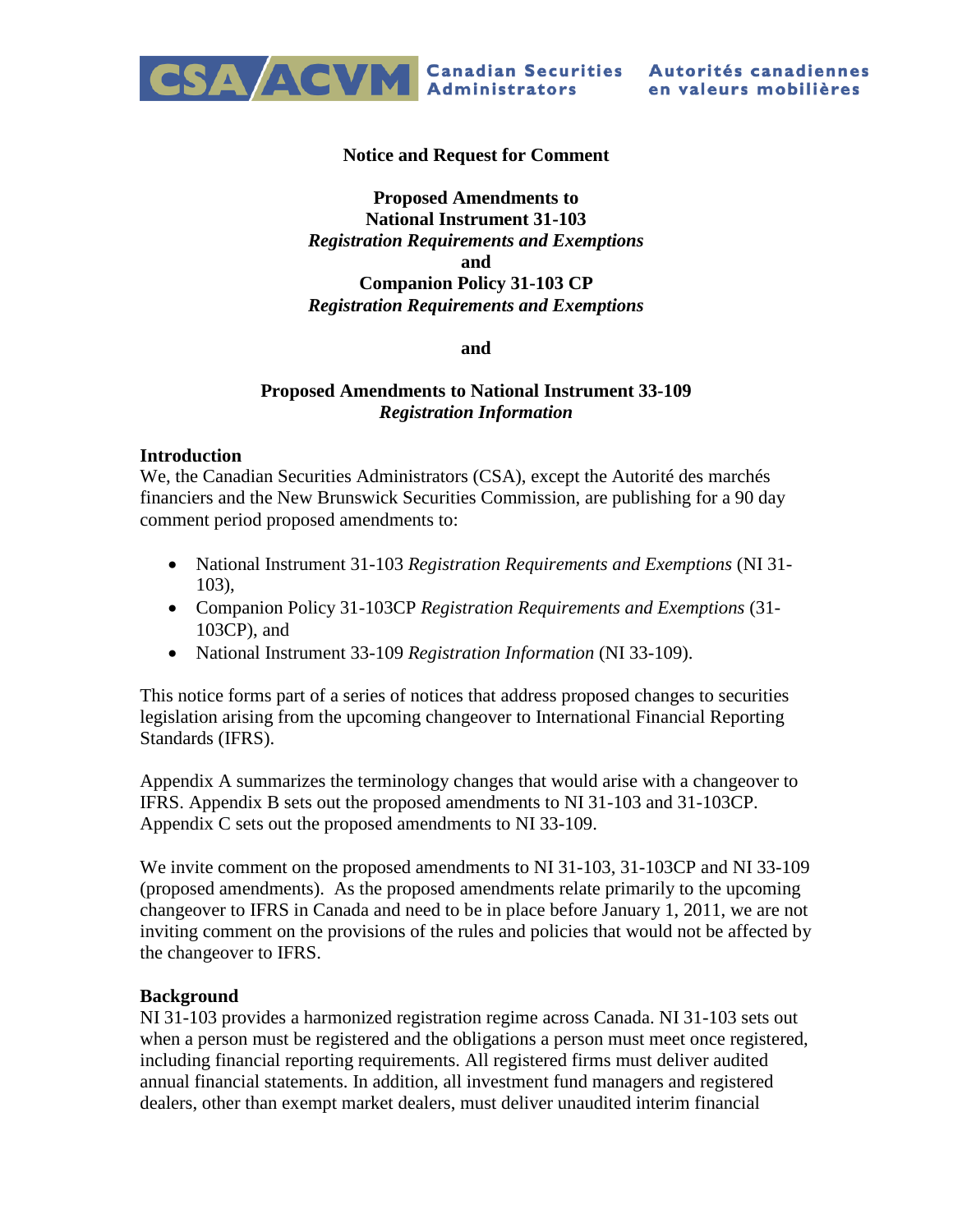information. All financial statements and interim financial information delivered under NI 31-103 must comply with National Instrument 52-107 *Acceptable Accounting Principles, Auditing Standards and Reporting Currency* (NI 52-107).

NI 52-107 requires domestic registrants to prepare financial statements in accordance with Canadian generally accepted accounting principles (Canadian GAAP) applicable to public enterprises. The Canadian Accounting Standards Board (AcSB) establishes Canadian GAAP and publishes it in the Canadian Institute of Chartered Accountants Handbook (the Handbook). Following a period of public consultation, the AcSB adopted a strategic plan to move financial reporting for Canadian publicly accountable enterprises to IFRS as issued by the International Accounting Standards Board (IASB). For financial years beginning on or after January 1, 2011, Canadian GAAP for publicly accountable enterprises will be IFRS incorporated into the CICA Handbook.

The CSA proposes to replace NI 52-107 with a new National Instrument 52-107 *Acceptable Accounting Principles and Auditing Standards* (Proposed NI 52-107) that addresses Canada's changeover to IFRS. We published Proposed NI 52-107 for public comment on September 25, 2009.

## **Substance and Purpose of the Proposed Amendments**

The primary purpose of these changes is to accommodate the transition to IFRS. We are proposing to update the accounting terms and references in NI 31-103, 31-103CP and NI 33-109 to reflect the fact that, for financial years beginning on or after January 1, 2011, Canadian GAAP for publicly accountable enterprises will be IFRS as incorporated into the CICA Handbook.

Registrants will transition to IFRS (Canadian GAAP for publicly accountable enterprises in the Handbook) for financial years beginning on or after January 1, 2011. However, not all registrants have calendar year ends. Accordingly, we are proposing that the proposed amendments only apply to periods relating to financial years beginning on or after January 1, 2011. Registrants delivering financial statements and other financial information relating to financial years beginning before January 1, 2011 would be required to comply with the current versions of NI 31-103 and NI 33-109, which contain the existing Canadian GAAP terms and phrases.

### **Summary of the Proposed Amendments**

NI 52-107 sets out the accounting principles and auditing standards that apply to financial statements delivered to a securities regulatory authority or regulator in a jurisdiction. Under Proposed NI 52-107, domestic issuers and registrants would be required to use IFRS (Canadian GAAP for publicly accountable enterprises in the Handbook) for financial years beginning on or after January 1, 2011.

The proposed amendments to NI 31-103, 31-103CP and NI 33-109 would replace existing Canadian GAAP terms and phrases with IFRS terms and phrases.

The proposed amendments to NI 31-103 would also: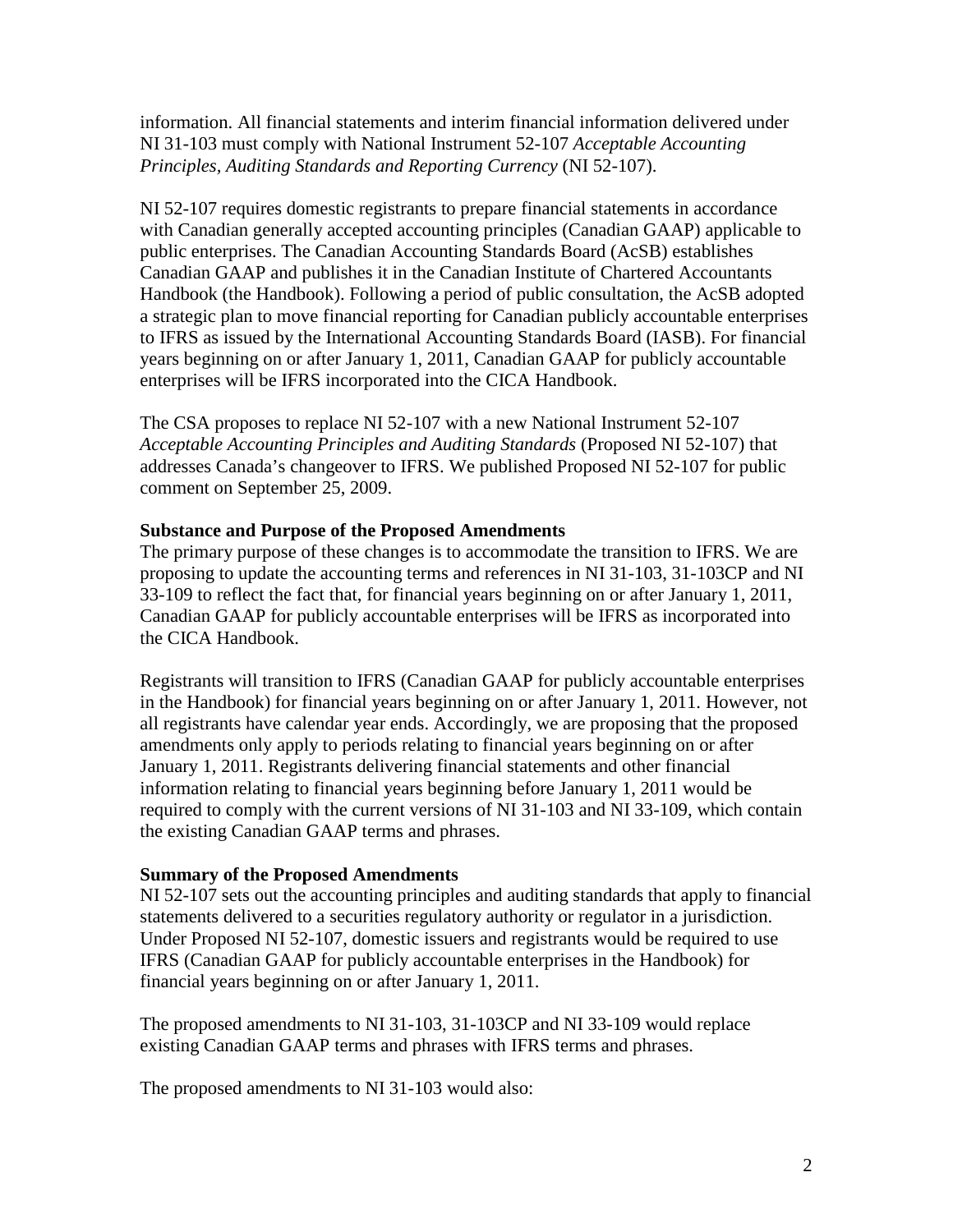- Provide a 15-day extension to the deadline for registered dealers and investment fund managers to deliver their first interim financial information and completed Form 31-103F1 required to be filed in the year of adopting IFRS in respect of an interim period beginning on or after January 1, 2011.
- Provide an exemption from the requirement to provide comparative information in financial statements and financial information for financial years beginning in 2011. This means that for registrants relying on this exemption, their date of transition to IFRS will be the first day of their financial year beginning in 2011.

### *Accounting Terms and Phrases*

The proposed amendments include new terms and phrases that are consistent with those used in IFRS and replace terms and phrases used in existing Canadian GAAP.

The proposed amendments do not reflect the impact of exposure drafts or discussion papers from the IASB prior to their adoption into IFRS. The proposed definition of IFRS in National Instrument 14-101 *Definitions* (NI 14-101) would take into account amendments made from time to time.

The proposed amendments are not intended to substantively alter securities law requirements. For example, we are proposing to replace the existing Canadian GAAP term "balance sheet" with the corresponding IFRS term "statement of financial position". This is intended to be a change in terminology only.

A detailed list of the changes to accounting terms and phrases is set out in Appendix A to this notice.

### *Changes to Financial Statement Requirements in NI 31-103*

## *1. Transition Provisions - Extension for delivery of first IFRS Interim Financial Information*

Subsection 12.15(2) provides an extension for filing the first interim financial information and completed Form 31-103F1 required to be delivered by a registered dealer during the year of adopting IFRS. Subsection 12.15 (3) provides a similar exemption for investment fund managers.

We think this extension should be provided as the first IFRS interim financial information will be due soon after the filing of the Canadian GAAP annual financial statements for the preceding year. We recognize that registered dealers and investment fund managers will require additional time to review and approve the first IFRS interim financial information. Other jurisdictions that transitioned to IFRS also granted filing extensions for the first IFRS filing.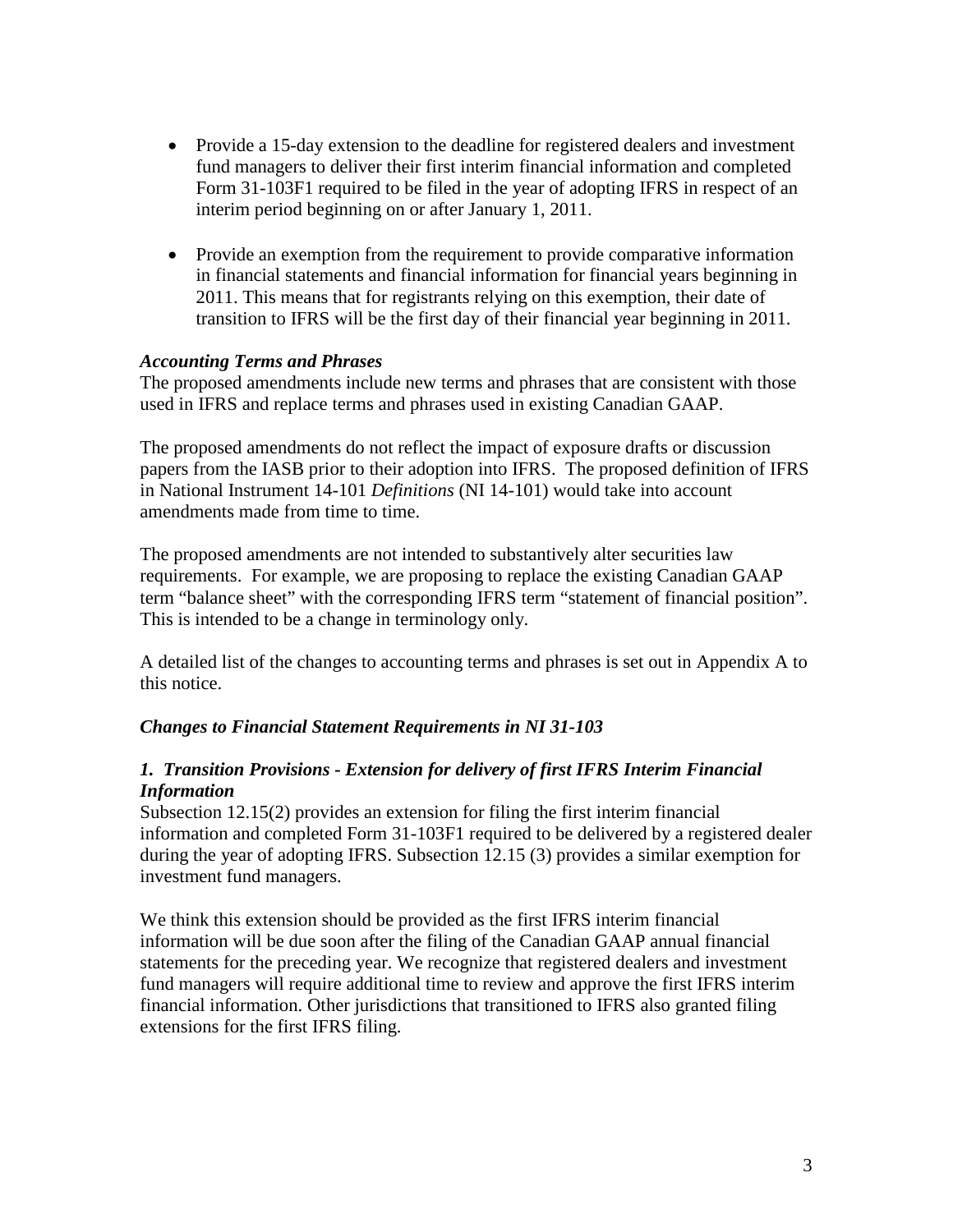# *2. Transition Provisions – Comparative information not required for financial years in 2011*

Registrants are required to provide comparative information for previous periods when preparing annual financial statements, interim financial information and Form 31-103F1 *Calculation of Excess Working Capital*. Section 12.15(1) provides an exemption from this requirement for a registrant's financial year beginning in 2011 and for interim periods relating to that financial year.

# **Alternatives Considered**

Instead of proposing these amendments, we considered leaving the existing Canadian GAAP terms and references in NI 31-103, 31-103CP and NI 33-109 and issuing a notice to the effect that registrants may interpret any reference in the rules to a term or provision defined, or referred to, in existing Canadian GAAP as a reference to the corresponding term or provision in IFRS.

We decided not to proceed with this option for several reasons. Leaving the existing Canadian GAAP terms and phrases in the rules raises the potential for significant confusion as these terms will become less well known as time passes. In addition, the use of different terminology in securities legislation and accounting rules detracts from the goal of moving to a global accounting language.

# **Unpublished materials**

In proposing the proposed amendments, we have not relied on any significant unpublished study, report, or other written materials.

# **Publications in Quebec and New Brunswick**

The Autorité des marchés financiers and the New Brunswick Securities Commission are publishing for comment today a staff notice that sets out the substantive proposed changes reflected in the proposed amendments published in the other CSA jurisdictions. Because of the legal obligation to publish amending instruments simultaneously in French and English in Québec and New Brunswick, and because the French IFRS terminology is still in a state of flux, publication for comment of proposed amendments in these provinces is presently not feasible. The Autorité des marchés financiers and the New Brunswick Securities Commission expect to publish for comment corresponding proposed amendments, in French and in English, during the first quarter of 2010. However, market participants in Québec and New Brunswick are encouraged to comment on the substantive proposed changes presented in the staff notices, and on the amendments published by the other CSA jurisdictions.

# **Comments**

We request your comments on the proposed amendments outlined above. Please provide your comments in writing by January 21, 2010. If you are not sending your comments by email, an electronic file containing the submissions should also be provided (Windows format, Word).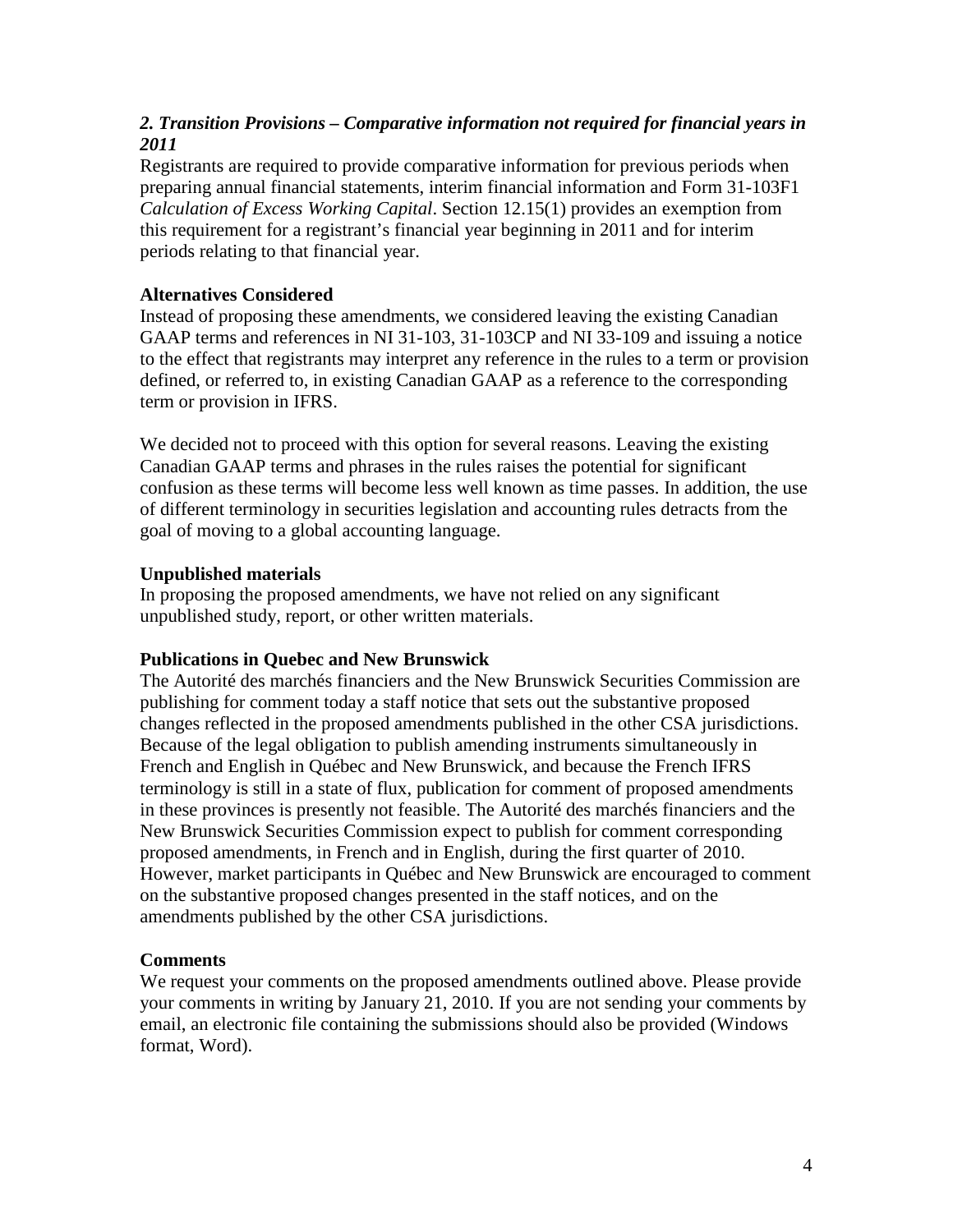Address your submission to all of the Canadian securities regulatory authorities, as follows:

British Columbia Securities Commission Alberta Securities Commission Saskatchewan Financial Services Commission Manitoba Securities Commission Ontario Securities Commission Superintendent of Securities, Prince Edward Island Nova Scotia Securities Commission Securities Commission of Newfoundland and Labrador Superintendent of Securities, Yukon Territory Superintendent of Securities, Northwest Territories Superintendent of Securities, Nunavut

Deliver your comments **only** to the following address. Your comments will be distributed to the other participating CSA member jurisdictions.

Leslie Rose, Senior Legal Counsel British Columbia Securities Commission P.O. Box 10142, Pacific Centre 701 West Georgia Street Vancouver, BC, V7Y 1L2 Fax: (604) 899-6814 Email: lrose@bcsc.bc.ca

Please note that comments received will be made publicly available and posted at [www.osc.gov.on.ca](http://www.osc.gov.on.ca/) and the websites of certain other securities regulatory authorities. We cannot keep submissions confidential because securities legislation in certain provinces requires that a summary of the written comments received during the comment period be published.

#### **Questions**

Please refer your questions to any of:

Janice Leung Senior Securities Examiner, Capital Markets Regulation British Columbia Securities Commission (604) 899-6752 [jleung@bcsc.bc.ca](mailto:jleung@bcsc.bc.ca)